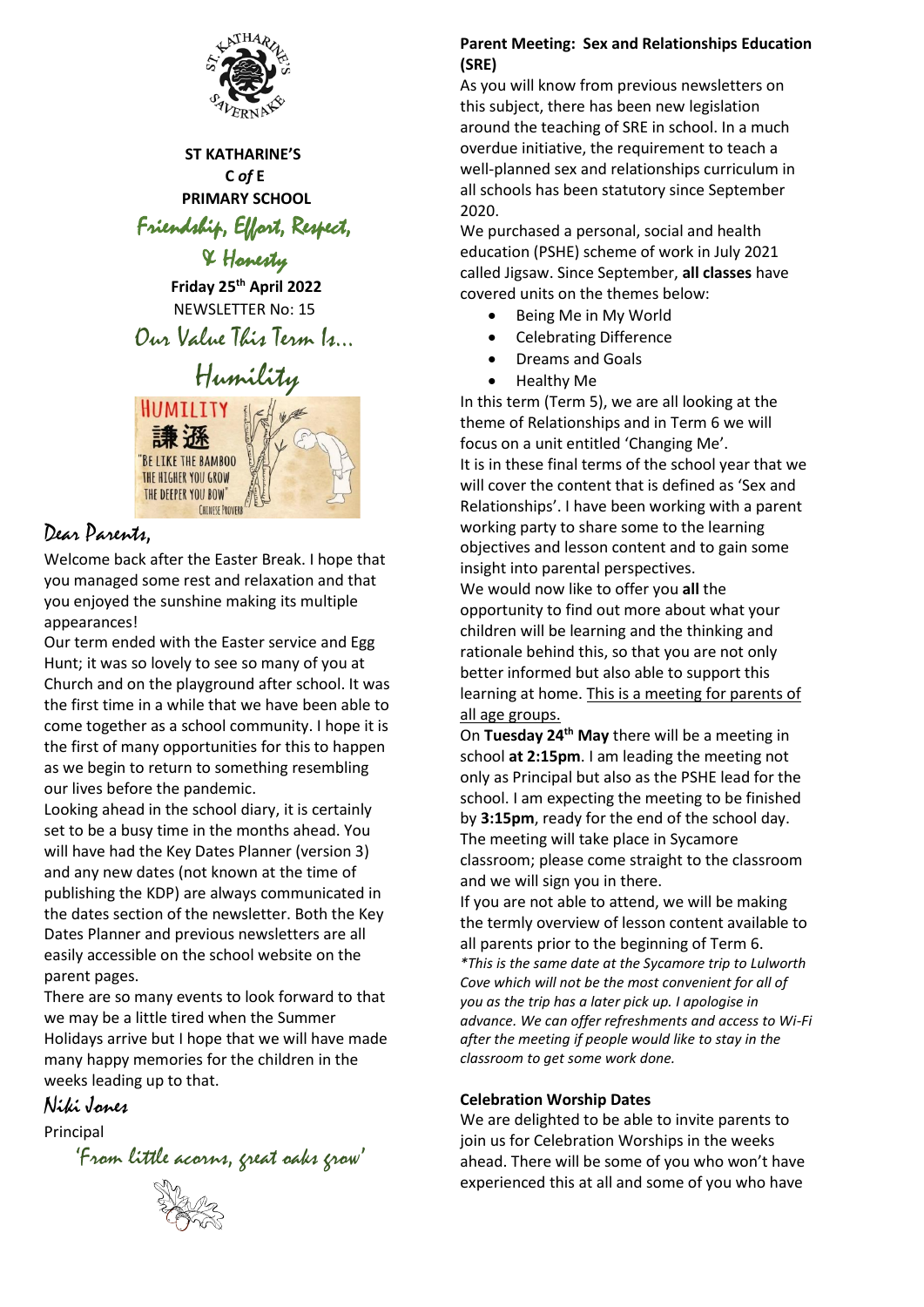probably forgotten what the inside of the school looks like!

Please be mindful that we have limited space in the school hall and as such maybe prioritise the dates when your child's class will be sharing something about their learning. We normally have room for everyone who wants to attend but I am conscious that there might be lots of you wishing to come, given the absence of these types of events in our lives. All parents are of course welcome. Friday Celebration Worship starts at 2:45 and ends at 3:15, ready for home time. The dates are in the calendar but to help you plan they are as follows:

- **Friday 27th May** Sycamore sharing learning
- **Friday 10th June** Chestnut sharing learning
- **Friday 17th June** Oak sharing learning
- **Friday 24th June** Hazel sharing learning
- **Friday 1st July**

 $\star$  **Friday 8<sup>th</sup> July** – final celebration worship *\*If a date is not listed above, it is because there is no celebration worship in that week.*

In addition to these dates, we would like to invite parents in to school from **2:00pm on Friday 20th May** so that we can share with you the outcomes of our whole school Vision and Values Day on 13<sup>th</sup> May.

#### **School Trips**

We are very fortunate to have a very supportive PTA, who with your help raise a significant amount of money each year. With that, each class is given £500 a year to supplement the cost of trips and visits outside of the classroom.

Having spent the last 2 years being largely unable to take children on trips to places that will enhance and extend the work that we are doing in the classroom, we are keen to reinstate this; we are proud that our teachers think carefully about how to bring classroom learning to life. We are very conscious that everyone is being hit by the rises in the cost of living right now and know that it is affecting everyone. The money from the PTA is used to lessen the cost of trips across the year – often supplementing what can be the most expensive element – the bus journey. If you are finding it difficult to pay for an item such as a trip, please do let us know. It isn't an easy thing to do but without this knowledge we cannot respond appropriately and offer our support. If there were a significant short fall in the number of parental payment contributions, creating a deficit for the school, we would be forced to explore the cancellation of planned trips, something that we would be

very loath to do. Please do help us to keep lines of communication open so that we have all the information that we need, when making plans.

#### **Save the date - Summer Festival**

The PTA are organising a Summer Festival @ St Katharine's on **Saturday 11th June 3-8pm**. There will be live bands, pony rides, BBQ, bar, traditional fete games and much more…

More information to follow in the coming weeks!

## **DATES FOR YOUR DIARY**

| April                                      |                                                                                                       |  |
|--------------------------------------------|-------------------------------------------------------------------------------------------------------|--|
| Friday 29 <sup>th</sup>                    | Cake Sale for green<br>canopy                                                                         |  |
| May                                        |                                                                                                       |  |
| Monday 2 <sup>nd</sup>                     | May Day Holiday<br>School closed                                                                      |  |
| Tuesday 3rd                                | <b>Walk to School Sessions</b>                                                                        |  |
| Wednesday 4 <sup>th</sup>                  | ARK River visit - KS2                                                                                 |  |
| Monday 9 <sup>th</sup> - 13 <sup>th</sup>  | KS 2 SATs Week                                                                                        |  |
| Friday 13 <sup>th</sup>                    | Whole School Vision<br>and Values Day                                                                 |  |
|                                            | Sycamore Class girls'<br>cricket experience<br>(small group)                                          |  |
| Monday 16 <sup>th</sup> – 20 <sup>th</sup> | <b>KS 1 SATs Week</b>                                                                                 |  |
| Monday 16 <sup>th</sup>                    | <b>Chestnut Class Cricket</b><br><b>Festival at St.</b><br>Katharine's (small<br>group)               |  |
| Tuesday 17 <sup>th</sup>                   | Year 6 pre-residential<br>parents meeting<br>2.30pm (note date<br>change from previous<br>newsletter) |  |
| Thursday 19th                              | Sue Brady Pizza Day                                                                                   |  |
| Friday 20 <sup>th</sup>                    | Vision and Values Day<br>parent sharing<br>afternoon.<br>Parents invited from<br>2:00pm (timing TBC)  |  |
| Saturday 21st                              | Trip to Bath Rugby                                                                                    |  |
| Tuesday 24 <sup>th</sup>                   | <b>Final Chestnut Forest</b><br>School                                                                |  |
|                                            | Sycamore trip to<br><b>Lulworth Cove</b>                                                              |  |